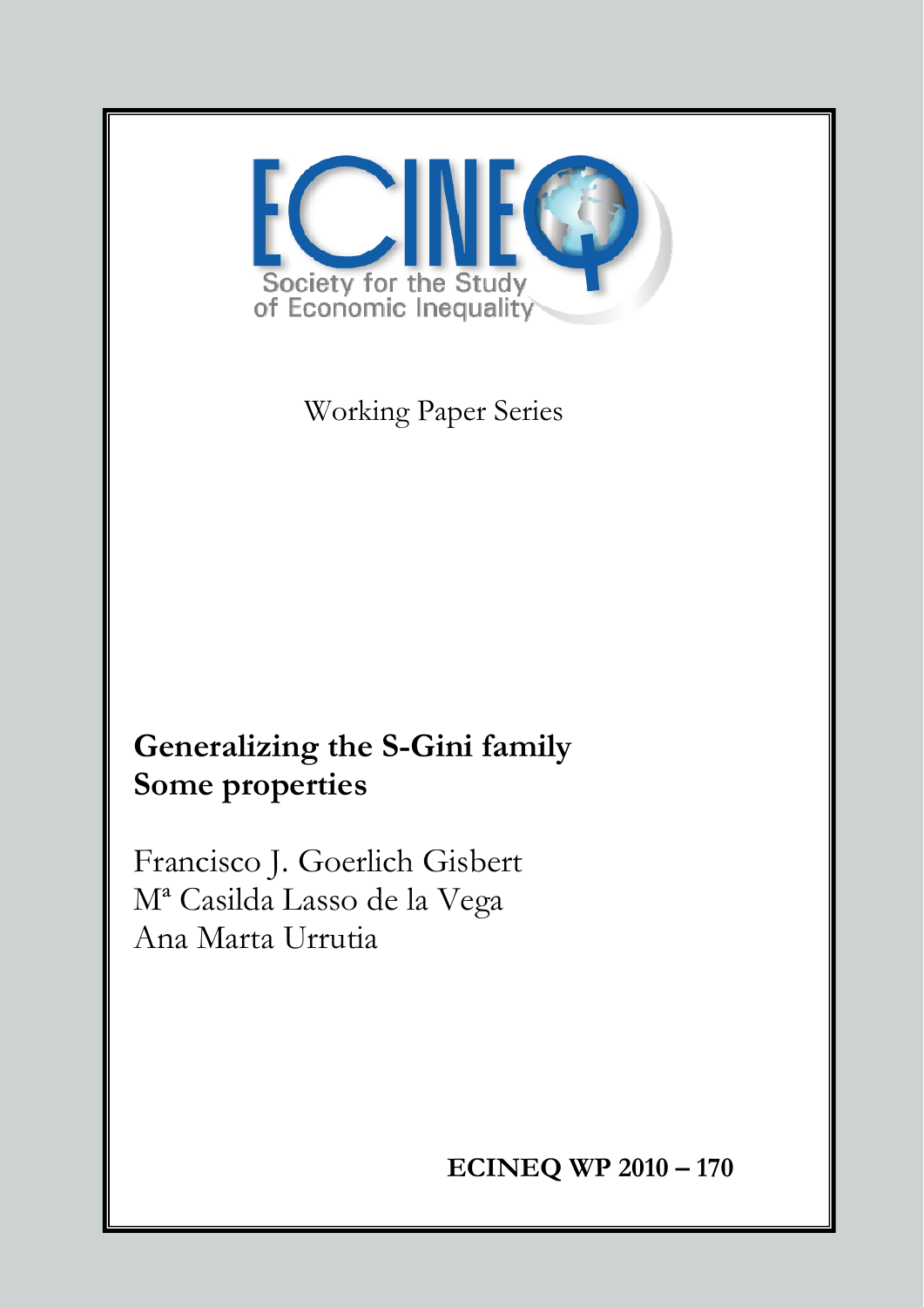

www.ecineq.org

# **Generalizing the S-Gini family: Some properties\***

### **Francisco J. Goerlich Gisbert**† *University of Valencia and Instituto Valenciano de Investigaciones Económicas (Ivie)*

# **Mª Casilda Lasso de la Vega**

*University of the Basque Country* 

## **Ana Marta Urrutia**

*University of the Basque Country*

## **Abstract**

In the literature there are a number of generalizations of the Gini coefficient which inherit most of its appealing properties. These families allow the incorporation of different value judgments and all of them are more sensitive to transfers among the poorest individuals in society than to transfers among the richest. Consequently they fail to capture a fact with which perhaps not everybody agrees: it is always good for society to give much more additional income to the richest person than to the poorest one. The aim of this paper is to propose extensions of these generalizations of the Gini coefficient with measures which, preserving their properties, complete the information about all the inequality perceptions.

**Keywords**: Gini, Relative and Absolute Inequality Measures, Social Welfare. **JEL classification**: D63

 $\overline{a}$ 

<sup>\*</sup> The authors acknowledge comments from an anonymous referee and a research grant from Instituto Valenciano de Investigaciones Económicas (Ivie) for this paper. Francisco J. Goerlich acknowledges financial support by the Spanish Ministry of Science and Technology, SEC2008-03813/ECON project and the BBVA Foundation-Ivie research programme. Ma Casilda Lasso de la Vega and Ana Marta Urrutia acknowledges financial support by the Spanish Ministry of Education and Science under project SEJ2006- 05455, cofunded by FEDER, and by the Basque Government under the project GIC07/146-IT-377-07. A more detailed and longer working paper, showing some derivations mentioned in the text, is available from the authors upon request.

<sup>†</sup> **Address of correspondence**:

Francisco J. Goerlich Gisbert, University of Valencia, Department of Economic Analysis, Campus de Tarongers, Av. de Tarongers s/n, 46022-Valencia (Spain). Francisco.J.Goerlich@uv.es .

Mª Casilda Lasso de la Vega, University of the Basque Country, Department of Applied Economics IV, Av. Lehendakari Aguirre, 83, 48015-Bilbao (Spain). casilda.lassodelavega@ehu.es.

Ana Marta Urrutia, University of the Basque Country, Department of Applied Economics IV, Av. Lehendakari Aguirre, 83, 48015-Bilbao (Spain). anamarta.urrutia@ehhu.es .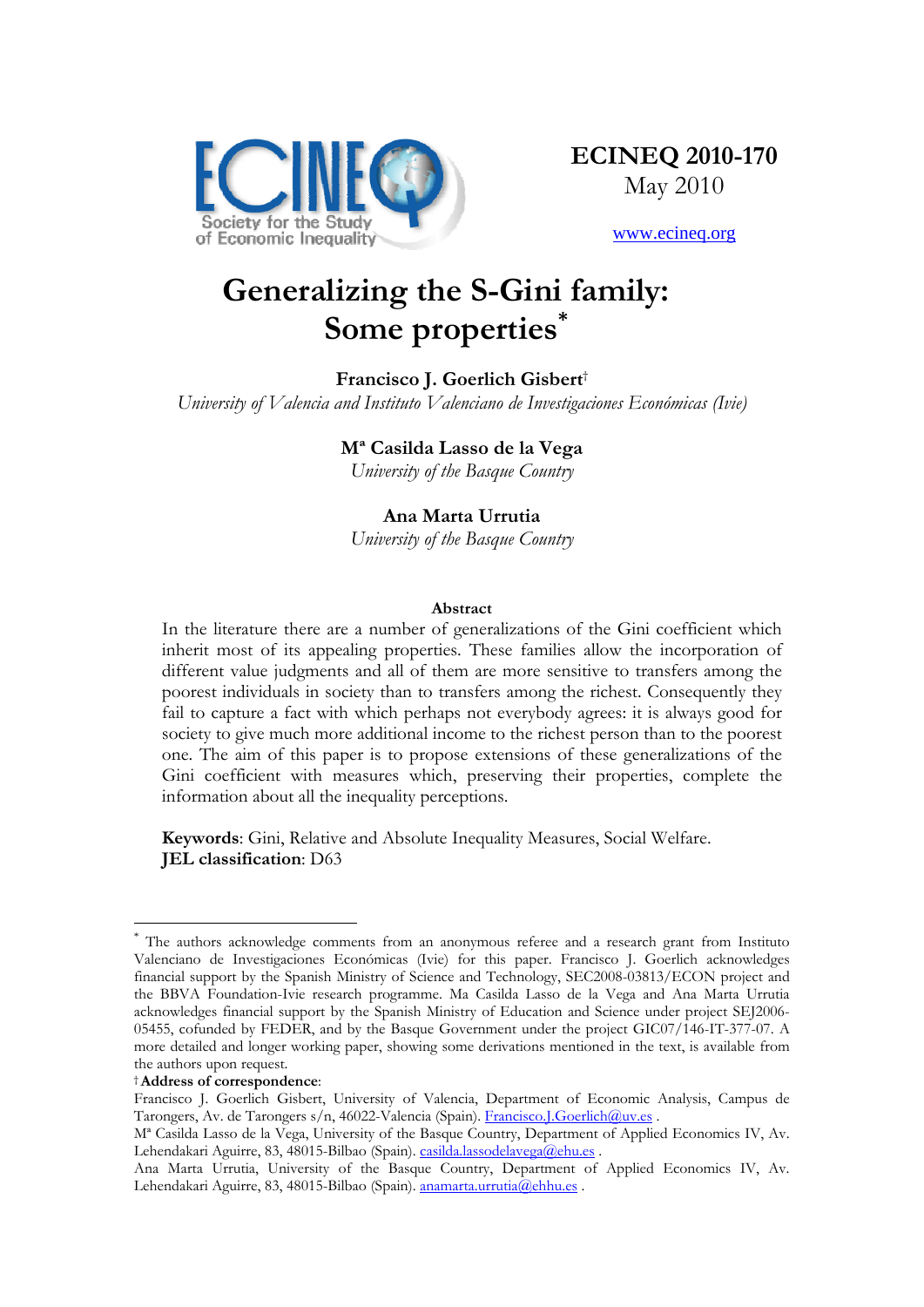#### **1. INTRODUCTION.**

The Gini coefficient is without doubt the most widely used inequality index in applied work. This could be because its geometrical interpretation in relation with the Lorenz curve has a very intuitive appeal, while also having a number of desirable properties. Specifically, and in contrast with other inequality measures, the Gini index accommodates non-positive incomes easily, and inequality as measured by this coefficient depends on the significance of the income gaps in society. Moreover, this relative index implicitly defines a class of social evaluation functions that is also related to the Gini absolute index. However, the Gini coefficient is not additive decomposable into a between group and a within group term (Shorrocks 1980), or even aggregative (Shorrocks 1984). Further disadvantages are insensitivity (given its linear structure) to changes in the income distribution, and the impossibility to incorporate value judgements. The last of these difficulties has been overcome in a series of papers by Weymark (1981) and Donaldson and Weymark (1980, 1983). These authors propose a generalized Gini inequality family that allows different value judgments to be incorporated through a weighting function of incomes. These authors suggest a singleparameter Gini class as the most suitable, since this class retains all of the standard properties of inequality measures as well as all the good properties of the original Gini index mentioned above. This has been known as the single-parameter Ginis, or *S*-Ginis, in the literature.

On the other hand, it seems to be generally accepted that in order to measure inequality one should focus exclusively on the situation of the worst-off in society, as the generalized Gini inequality family does, and thus make use of measures sensitive to transfers among the poorest. In fact, the Atkinson (1970) family depends on an aversion inequality parameter that attaches more weight to lower incomes as the parameter increases (in the standard formulation). However, we can say that this is not the whole truth. Because the concern with inequality (and poverty) stems from the injustice of extremely low incomes, the inequality measure must be more sensitive to what happens to the poor. The other side of the same coin is the injustice of extremely high incomes. This suggests that sometimes it would be of interest to choose an inequality measure sensitive to such incomes in order to obtain a detailed explanation of what really happens. In the literature there are inequality families that contain specific measures sensitive to both high and low incomes, such as the Generalized Entropy family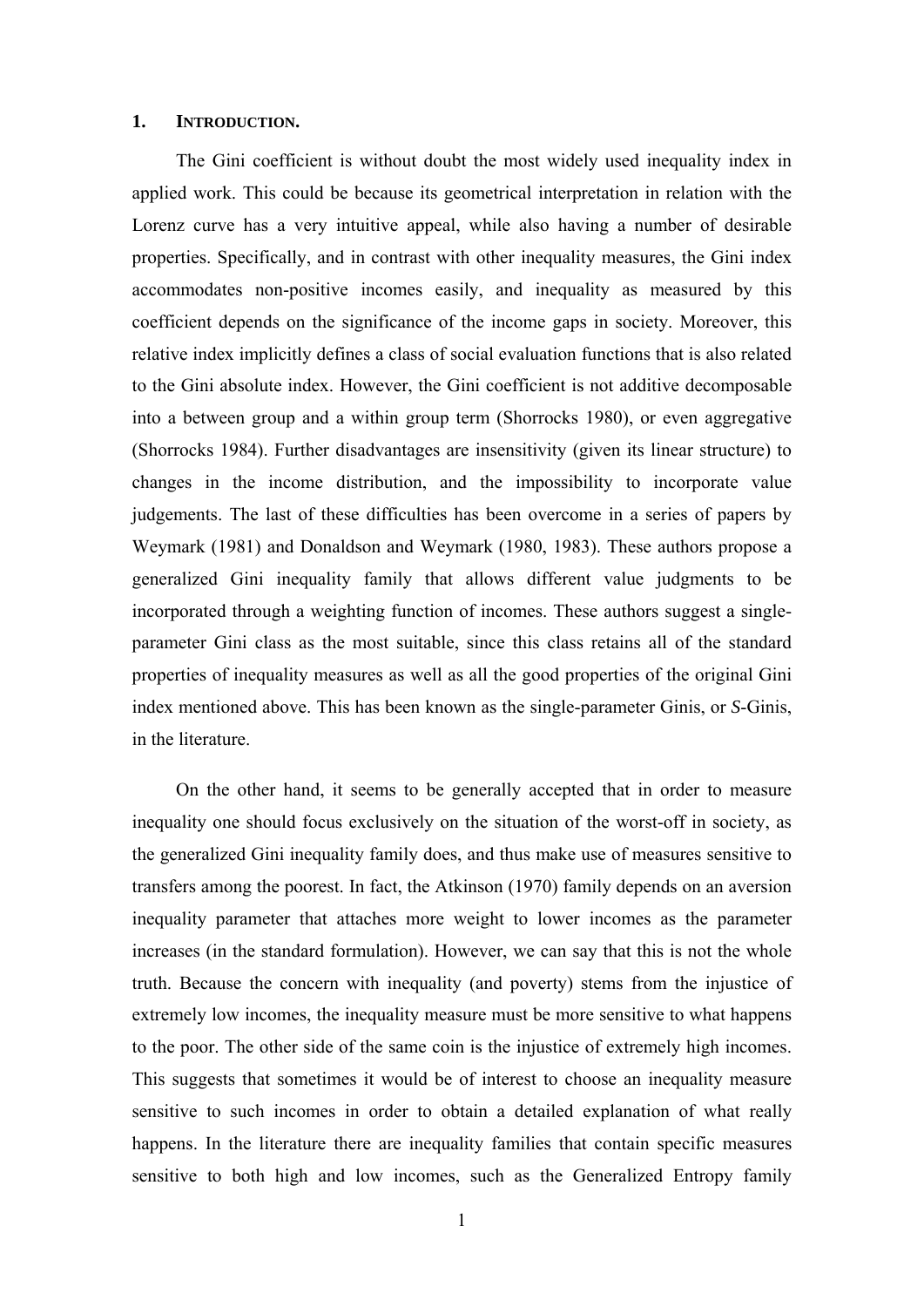(Shorrocks 1980) where a parameter indexes the part of the distribution where we want to focus on, or the extended Atkinson family (Lasso de la Vega and Urrutia 2008), which completes the Atkinson family with the consideration of the other tail.

The aim of this paper is to propose an extension of the *S*-Gini inequality family whose members are more sensitive to transfers between rich people. Moreover, given the close relation between the Atkinson (1970) family and the *S*-Gini family as exposed by Yitzhaki (1983), and Araar and Duclos (2003), among others, we explore the connection between the Extended Atkinson family proposed by Lasso de la Vega and Urrutia (2008) and the Extended *S*-Gini family proposed in this paper.

The rest of the paper is structured as follows. Section 2 offers some background and motivation, in addition to introducing the notation. Section 3 summarizes the standard view between inequality and welfare, since the relation between both concepts is of clear relevance in the case of the Gini index. Section 4 makes a proposal to extend the *S*-Gini family and study their properties, while Section 5 provides some concluding comments.

#### **2. BACKGROUND, MOTIVATION AND NOTATION: THE** *S***-GINI FAMILY.**

We consider a finite population consisting of  $n \geq 2$  individuals. Individual *i*'s income is denoted by  $y_i \in \mathbb{R}_{++} = (0, \infty)$ ,  $i = 1, 2, ..., n$ . An income distribution is represented by a vector  $\mathbf{y} = (y_1, y_2, ..., y_n) \in \mathbb{R}^n_{++}$ . We let  $D = \bigcup_{n=1}^{\infty}$  $D = \bigcup_{n=1}^{\infty} \mathbb{R}^n_{++}$  represent the set of all finite dimensional income distributions and denote the mean and population size of any  $y \in D$  by  $\mu(y)$  and  $n(y)$  (or  $\mu$  and  $n$  if there is no room for confusion) respectively. An inequality measure is just an application from *D* into  $\mathbb{R}_{+} = [0, \infty)$ ,  $I(\mathbf{y}) : D \to \mathbb{R}_+$ .

The starting point of the paper and its motivation is twofold. On the one hand, two families of relative inequality measures are widely used in the literature. First, the Generalised Entropy class (Cowell and Kuga 1981a; 1981b), henceforth the GE family, which is given by: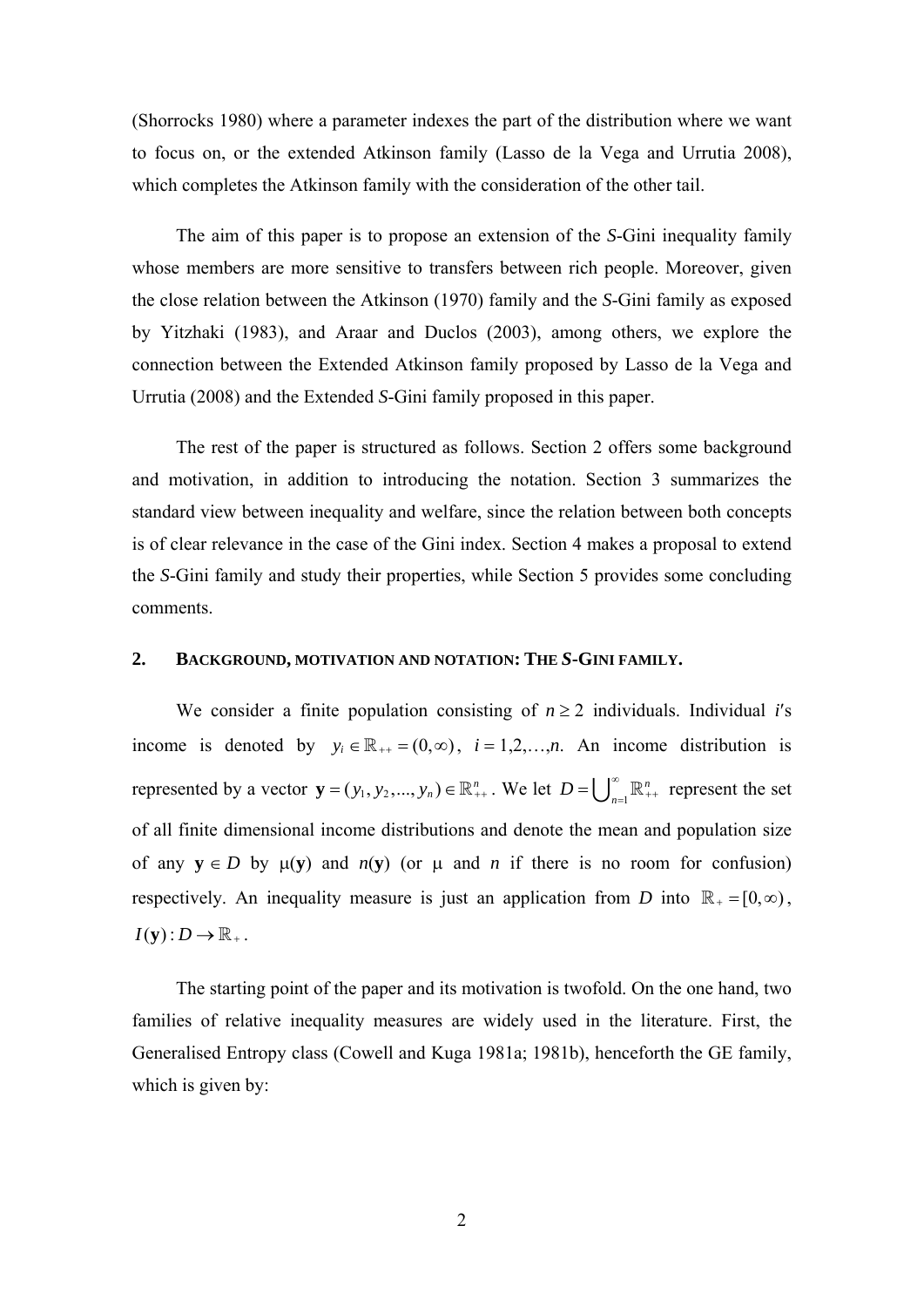$$
I_{\alpha}^{GE}(\mathbf{y}) = \begin{cases} \frac{1}{n} \cdot \frac{1}{\alpha^2 - \alpha} \sum_{i=1}^{n} \left[ \left( \frac{y_i}{\mu} \right)^{\alpha} - 1 \right] & \alpha \in \mathbb{R}, \alpha \neq 0, 1 \\ -\frac{1}{n} \sum_{i=1}^{n} \log \frac{y_i}{\mu} & \alpha = 0 \\ \frac{1}{n} \sum_{i=1}^{n} \frac{y_i}{\mu} \log \frac{y_i}{\mu} & \alpha = 1 \end{cases}
$$
(1)

As is well known, the GE family includes the mean logarithmic deviation, when α is equal to 0, and the entropy inequality measure, when α is equal to 1 (Theil 1967). Moreover, the members of this family are the only additively decomposable measures in the sense that overall inequality can be decomposed as the sum of the between component and a weighted sum of the subgroup inequality levels (Shorrocks 1980).

Second, the other prominent class of inequality measures is the Atkinson (1970) family given by

$$
I_{\alpha}^{A}(\mathbf{y}) = \begin{cases} 1 - \left[ \frac{1}{n} \sum_{i=1}^{n} \left( \frac{y_{i}}{\mu} \right)^{\alpha} \right]^{\frac{1}{\alpha}} & \alpha < 1, \alpha \neq 0 \\ 1 - \prod_{i=1}^{n} \left( \frac{y_{i}}{\mu} \right)^{\frac{1}{n}} & \alpha = 0 \end{cases}
$$
(2)

In the first place, it's noteworthy that whereas the GE family is defined for all real values of the  $\alpha$  parameter (i.e. it has two tails, one focusing on the "poor" and the other on the "rich"), the Atkinson family makes sense only for parameter values less than 1 (that is, it has only one tail, the "poor" one). This is so because only for  $\alpha < 1$  is the inequality measure *S*-convex. [1](#page-4-0)

In the second place, it may be interesting to observe that, as is well-known, the Atkinson family is ordinally equivalent to one tail of the GE family, the one with the same values for the  $\alpha$  parameter. The question of: "*what happens with the other tail?*" was answered by Lasso de la Vega and Urrutia (2008). These authors used the result from Shorrocks (1984) that any inequality measure fulfils the Aggregative Principle if

1

<span id="page-4-0"></span><sup>&</sup>lt;sup>1</sup> *S*-convexity implies symmetry and in is the requirement that  $I(y)$  agrees with the (weak) Lorenz quasiordering, or in other words, satisfies the Pigou-Dalton condition.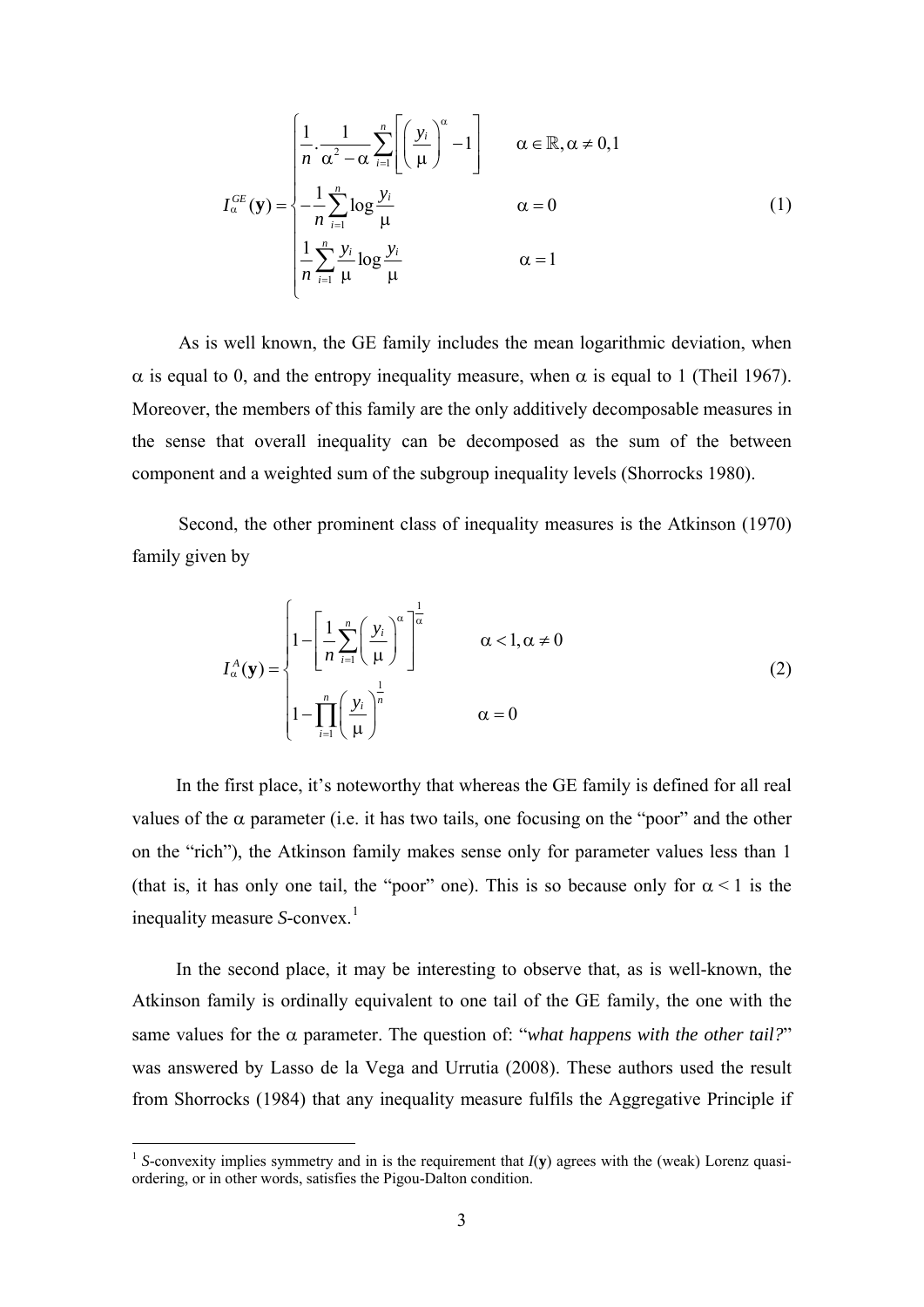and only if it is an increasing transformation of one of the GE family, and proposed an extension of the Atkinson family that is ordinally equivalent to both tails of the GE family. Hence, for one member of the GE family we have a corresponding member of the extended Atkinson family and both order any distributions in exactly the same way. This new family was given by

$$
I_{\alpha}^{EA}(\mathbf{y}) = \begin{cases} I_{\alpha}^{A}(\mathbf{y}) & \alpha < 1\\ 1 - \left( \left[ \frac{1}{n} \sum_{i=1}^{n} \left( \frac{y_{i}}{\mu} \right)^{\alpha} \right]_{\alpha}^{\alpha} \right]^{-1} & \alpha > 1\\ 1 - \prod_{i=1}^{n} \left( \frac{\mu}{y_{i}} \right)^{\frac{y_{i}}{\mu}} & \alpha = 1 \end{cases}
$$
(3)

Every member of this family meets the Aggregative Principle and is bounded above by 1. Lasso de la Vega and Urrutia (2008) characterized this new extended family as the only one with a multiplicative decomposition property for any partitioning of the population into mutually exhaustive and disjoint subgroups (see also Lasso de la Vega and Urrutia 2003, 2005 and Goerlich, Lasso de la Vega and Urrutia 2009).

Our second motivation for writing this paper, on the other hand, is as follows. Early in the 20<sup>th</sup> century Gini (1912) proposed an *ad hoc* measure of income inequality as a measure of the variability in any statistical distribution. He based the coefficient on the average of the absolute differences between all possible pairs of observations and defined it to be the ratio of half of that average to the mean of the distribution. The relation between the Gini coefficient and the Lorenz curve for the corresponding income distribution (Gastwirth 1972, Dorfman 1979) soon became evident, as well as the linear structure of the index (Mehran 1976) and the implicit weighting scheme for individual incomes (Sen 1973). In particular, we can see that the Gini index can be written as

$$
I^{G}(\mathbf{y}) = 1 + \frac{1}{n} - \frac{2}{\mu n^{2}} \left[ \tilde{y}_{1} + 2 \tilde{y}_{2} + ... + i \tilde{y}_{i} + ... + n \tilde{y}_{n} \right] = 1 - \frac{\sum_{i=1}^{n} (2i - 1) \tilde{y}_{i}}{\mu n^{2}}
$$
(4)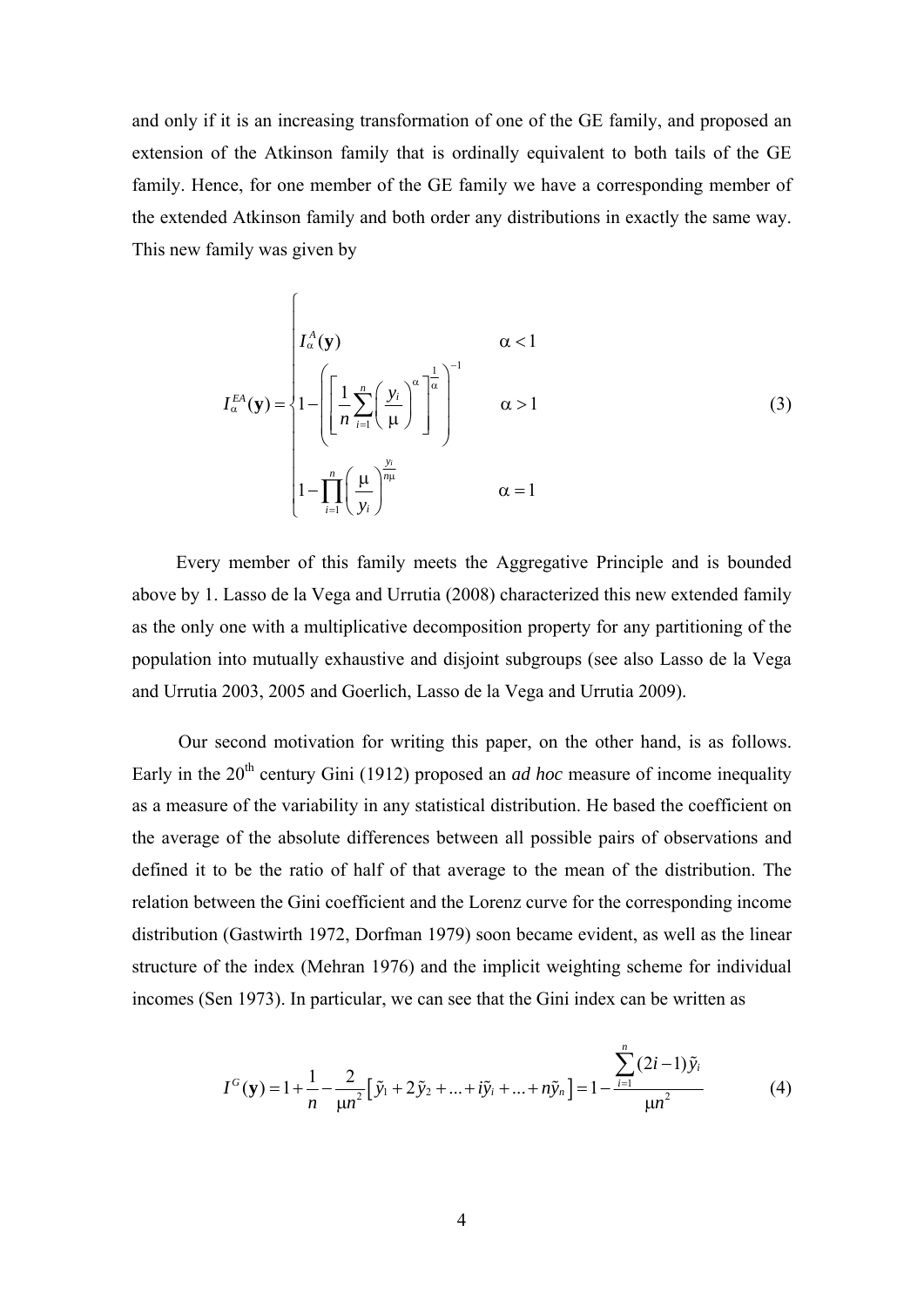where  $\tilde{\mathbf{y}} = (\tilde{y}_1, \tilde{y}_2, ..., \tilde{y}_n)$  is a permutation of **y** such as  $\tilde{y}_1 \ge \tilde{y}_2 \ge ... \ge \tilde{y}_n$ , and the second equality follows by using the fact that  $\mu n = \sum_{i=1}^{n} \tilde{y}_i$ . This formula makes explicit the weighting scheme behind  $I^G(y)$ , which involves the first *n* odd numbers.

Note that defining  $a_i^G = 2i - 1$ , we observe that  $\sum_{i=1}^n a_i^G = \sum_{i=1}^n (2i - 1) = n^2$ , therefore normalizing the weights by their sum,  $\omega_i = \frac{a_i}{\sum_{i=1}^n a_i^G} = \frac{2i}{n^2}$  $a_i = \frac{a_i^G}{\sum_{i=1}^n a_i^G} = \frac{2i-1}{n^2}$  $a_i^G$  2*i*  $\int_{-1}^{i} a_i$  *n*  $\omega_i = \frac{a_i^G}{\sum_{i=1}^n a_i^G} = \frac{2i-1}{n^2}$ , we can write

$$
I^{G}(\mathbf{y}) = 1 - \frac{\sum_{i=1}^{n} \omega_{i} \tilde{y}_{i}}{\mu} \text{ with } \Sigma_{i=1}^{n} \omega_{i} = 1.
$$

Well known properties of the Gini coefficient are:

- *G*.1 Non-positive incomes are easily accommodated.
- *G*.2 It is bounded by zero and one for non-negative incomes.
- *G*.3 It has a simple geometric interpretation in terms of the Lorenz curve.
- *G*.4 Given its linear structure the weights depend on the rank of each individual in the whole distribution rather than on the specific income levels. As a consequence, the effect on the index of a transfer of income between two individuals depends only on the ranks of these individuals instead of on their income levels.
- *G*.5 It is possible to write the index as proportional to the covariance between income levels and rankings.

$$
I^{G}(\mathbf{y}) = -\frac{2}{\mu} \cdot \frac{1}{n} \sum_{i=1}^{n} \frac{i}{n} \cdot (\tilde{y}_{i} - \mu) = -\frac{2}{\mu} Cov(q, y)
$$
 (5)

using  $\Sigma_{i=1}^n(\tilde{y}_i - \mu) = 0$  and where *q* is the proportion of population receiving incomes greater than or equal to *y*.

- *G*.6 It satisfies the Pigou-Dalton transfer principle, so a progressive transfer that leaves the rank of the individuals unchanged decreases the value of the index.
- *G*.7 Inequality can be decomposed by income type if the rank-order of incomes does not vary by source of income (Fei, Ranis and Kuo 1978).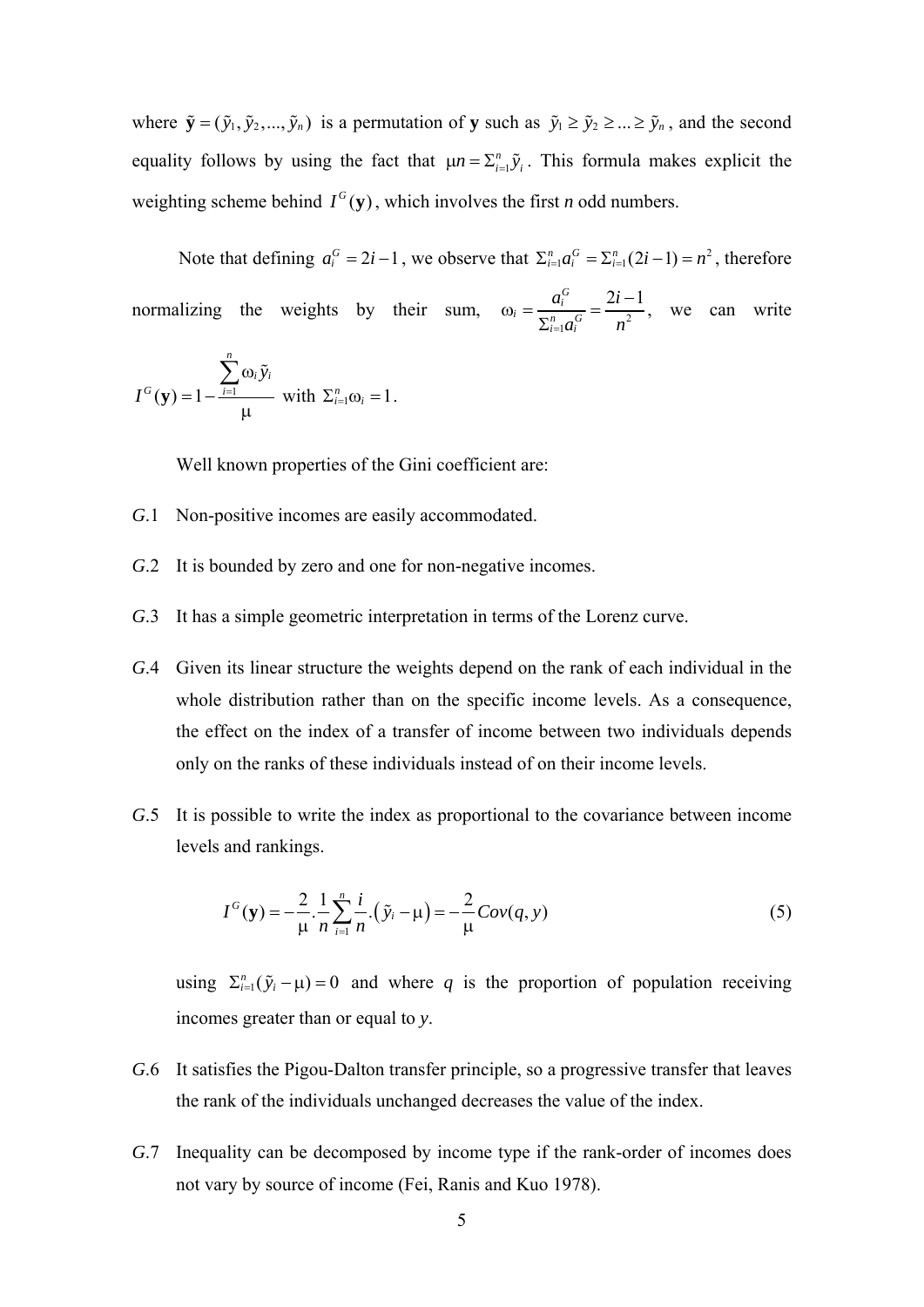If incomes are classified by different sources  $j = 1, \ldots, k$ , so that  $\mathbf{y} = (y_1, ..., y_n) = \sum_{j=1}^k (y_1^j, ..., y_n^j) = \sum_{j=1}^k \mathbf{y}^j$  and the rank order of incomes does not vary by source, the Gini index satisfies an additive decomposition of the form  $I^G(\mathbf{y}) = \frac{\sum_{j=1}^k \mu(\mathbf{y}^j) I^G(\mathbf{y}^j)}{\mu(\mathbf{y})}.$ 

The three main drawbacks of (4) in comparison with  $I_{\alpha}^{GE}(\mathbf{y})$  and  $I_{\alpha}^{A}(\mathbf{y})$  are the following:

(*i*) The weights schedule in (4) is completely arbitrary and without a clear justification.

(*ii*)  $I^G$ (**y**) does not incorporate alternative distributional judgements, or in other words, the absence of any parameter which can be varied to incorporate different ethical concerns and perceptions about the inequality in the income distribution.

(*iii*) The fact that  $I^G(y)$  does not satisfy the Aggregative Principle, which in turn is a consequence of its linear and rank dependence structure.

The first two drawbacks were solved in a series of papers by Weymark (1981), Donaldson and Weymark (1980, 1983) and, from a different perspective, by Yitzhaki (1983). Generalizing the structure of the Gini index, as given by (4), Donaldson and Weymark (1980) defined a single-series Gini index as

$$
I^{SSG}(\mathbf{y}) = 1 - \frac{\sum_{i=1}^{n} a_i \tilde{y}_i}{\mu \sum_{i=1}^{n} a_i}
$$
 (6)

 $1 = a_1 \le a_2 \le ... \le a_i \le ... \le a_n$ . There have been a number of axiomatizations of various or Bossert 1990). Clearly,  $I^G$ (y) is obtained from (6) for  $a_i = a_i^G = 2i - 1$ . with the restriction of non-decreasing weights starting from one, subclasses of these indices in the literature (see among others, Ebert 1988, Yaari 1988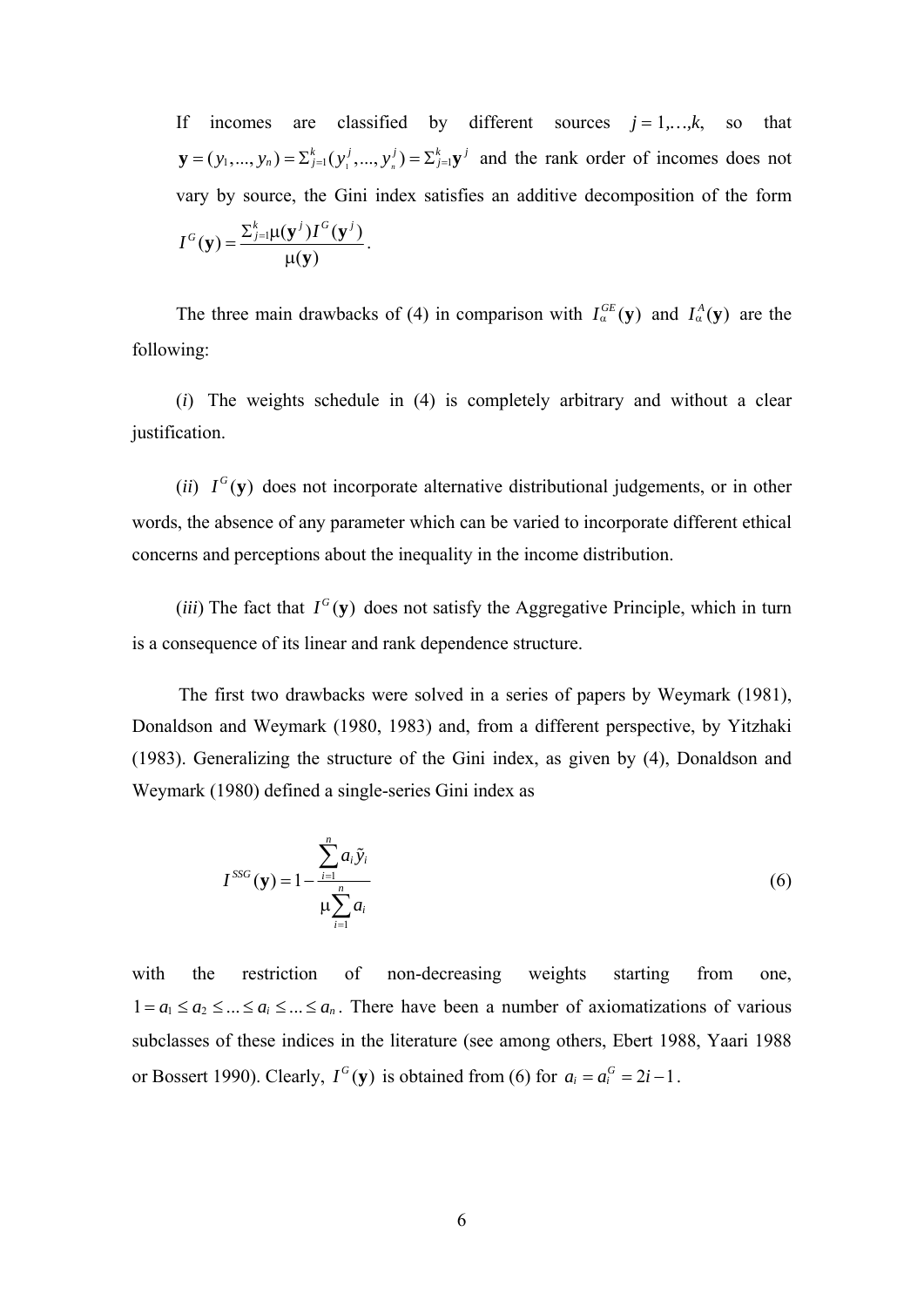Donaldson and Weymark (1980) proved that if the resulting index from (7) has to satisfy the Principle of Population, as  $I^G(v)$  does, then a single-parameter Gini family arises,

$$
I_{\delta}^{G}(\mathbf{y}) = 1 - \frac{\sum_{i=1}^{n} \left[i^{\delta} - (i-1)^{\delta}\right] \tilde{y}_{i}}{\mu n^{\delta}} \qquad \delta > 1 \qquad (7)
$$

*n* This family is known as the *S*-Gini family. Note that 1  $(i-1)$ *i*  $i^{\delta} - (i-1)^{\delta} = n$  $\sum_{i=1} [i^{\delta} - (i-1)^{\delta}] = n^{\delta}$ . The Gini index is a member of this family for  $\delta = 2$ ,  $I_2^G(y) = I^G(y)$ .

The members of this class fulfil all the properties mentioned above for the Gini index, *G*.1 to *G*.7. The covariance formula mentioned in *G*.5 is now slightly different, since it involves a function of the weights rather than the rankings themselves

$$
I_{\delta}^{G}(\mathbf{y}) = -\frac{1}{\mu} \cdot \frac{1}{n} \sum_{i=1}^{n} \left[ \frac{i^{\delta} - (i-1)^{\delta}}{n^{\delta-1}} \right] \cdot (\tilde{y}_{i} - \mu) = -\frac{1}{\mu} Cov(\phi(\delta), y)
$$
(8)

defining the function  $\phi(\delta)$  that represents the weight attached to *y*.

But in addition, they solve two of the drawbacks mentioned above. That is, the arbitrariness of the weighting schedule and the inability to incorporate distributional value judgments. To be specific:

- whereas the restriction for the parameter value is equivalent to requiring  $I_{\delta}^{G}(y)$  to *G*.8 The weights are determined by the properties imposed on the inequality family. The form of the weights is determined by imposing the Population Principle, be *S*-convex, i.e. symmetric and satisfying the Pigou-Dalton transfer principle.
- *G.*9 Distributional value judgments are introduced by means of the parameter  $\delta > 1$ . Given that incomes are ranked from the highest to the lowest, more significance is attached to the incomes of the poorer individuals (increasing weights) and all the indices in this family are more sensitive to transfers at the lower end of the distribution. As  $\delta$  increases,  $I_{\delta}^{G}(y)$  becomes more sensitive to transfers at the lower end than at the upper end and the middle part of the distribution. For  $\delta = 1$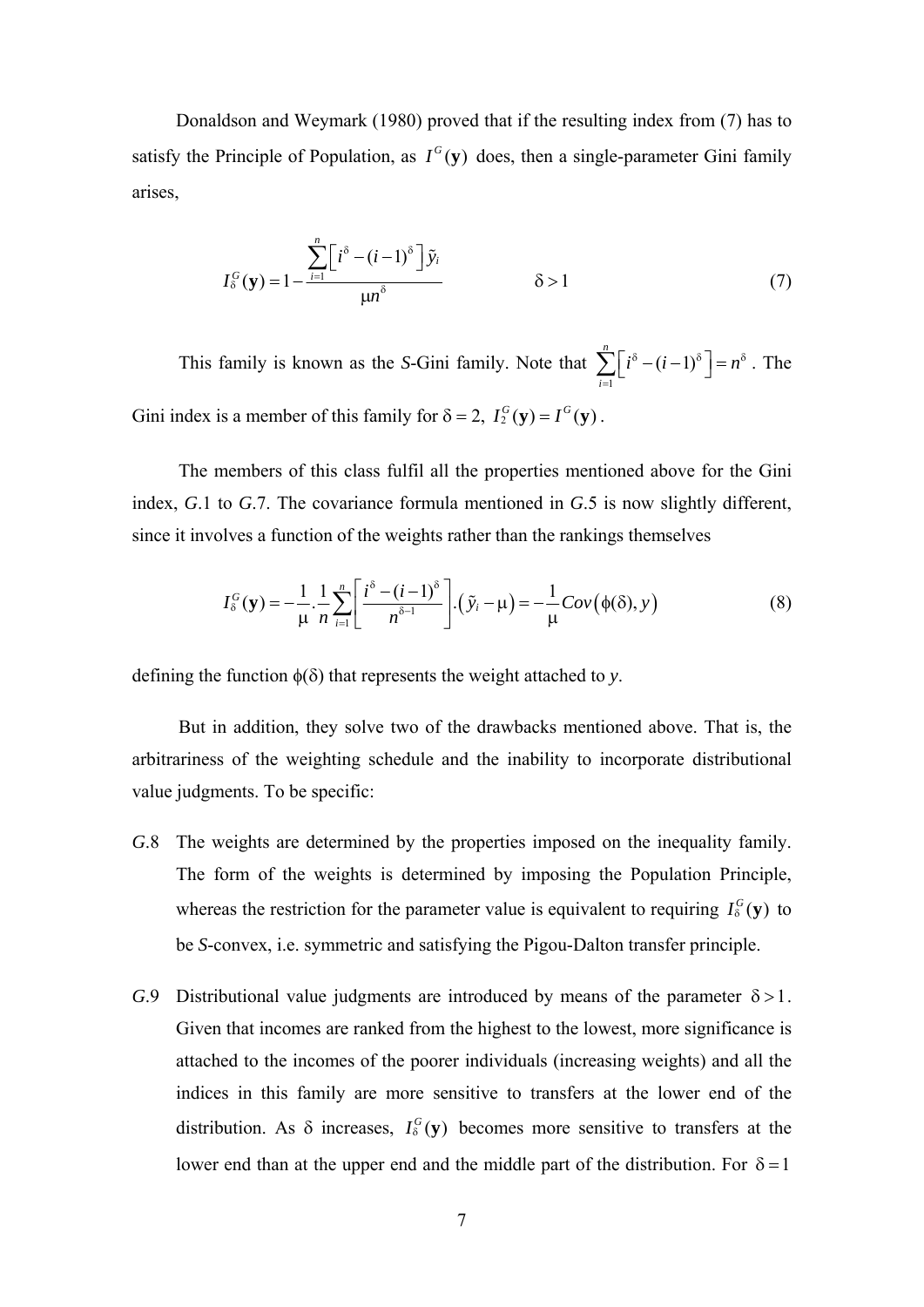we have a totally insensitive measure,  $I_{\delta}^{G}(y) = 0$ , so we can say that we are not concerned at all with the distribution of income. On the other side the limiting case is as  $\delta \to \infty$ , giving  $I_{\delta}^{G}(\mathbf{y}) \to 1 - \frac{\min_{i} \{ y_{i} \}_{i=1}^{n}}{\mu} = 1 - \frac{\tilde{y}_{n}}{\mu}$  $\mathbf{y}$ )  $\rightarrow$  1 –  $\frac{\min_i \{y_i\}_{i=1}^n}{n}$  = 1 –  $\frac{\tilde{y}_n}{n}$ , which only takes into account the situation of the poorest individual in society, so for very high values of δ only transfers to the very lowest income group matters.

Hence, all of the Gini's useful properties are inherited by the *S*-Gini which also introduces distributional judgements in a parametric way. Moreover, as we shall see in the next section, there is a clear relation between inequality and welfare.

From (7), and defining the single-parameter weight function as

*n*

$$
\omega_i(\delta) = \frac{i^{\delta} - (i-1)^{\delta}}{n^{\delta}} \text{ for } \delta \ge 1, \text{ we can write the S-Gini family as } I_{\delta}^G(\mathbf{y}) = 1 - \frac{\sum_{i=1}^{\delta} \omega_i(\delta) \tilde{y}_i}{\mu}
$$

with  $\Sigma_{i=1}^n \omega_i(\delta) = 1$ , where we can see a close similarity in the structure of the Atkinson (1970) family and the *S*-Gini family. The first is the distance from one of the ratio of an α-order mean to the arithmetic mean of the distribution, where more weight is attached to the lower tail of the distribution,  $\alpha$  < 1 in (2). The second is the distance from one of the ratio of a weighted mean to the arithmetic mean, where again more weight is attached to the poor, since the lower the income the higher the weight in the index, . In both cases the parameter restriction assures that the inequality measure is *S*-δ >1 convex and for the limiting values,  $\alpha = 1$  and  $\delta = 1$ , we get a null value of the index in both cases. In fact, Yitzhaki (1983, section 4) shows that the *S*-Gini family has most of the properties of the Atkinson (1970) index, even if the latter satisfies the Aggregative Principle but the former does not. As a consequence, the *S*-Gini family has one tail, the "poor" one.

Given the extended Atkinson family (3), it is therefore natural to ask: "*what happens to the other tail?*", "*can we extend the S-Gini family in a similar way as to the Atkinson family, so that it now has two tails?*" We shall answer these questions in section 4, but in the next section we summarize the relation between inequality and welfare that will play a role in the sequel.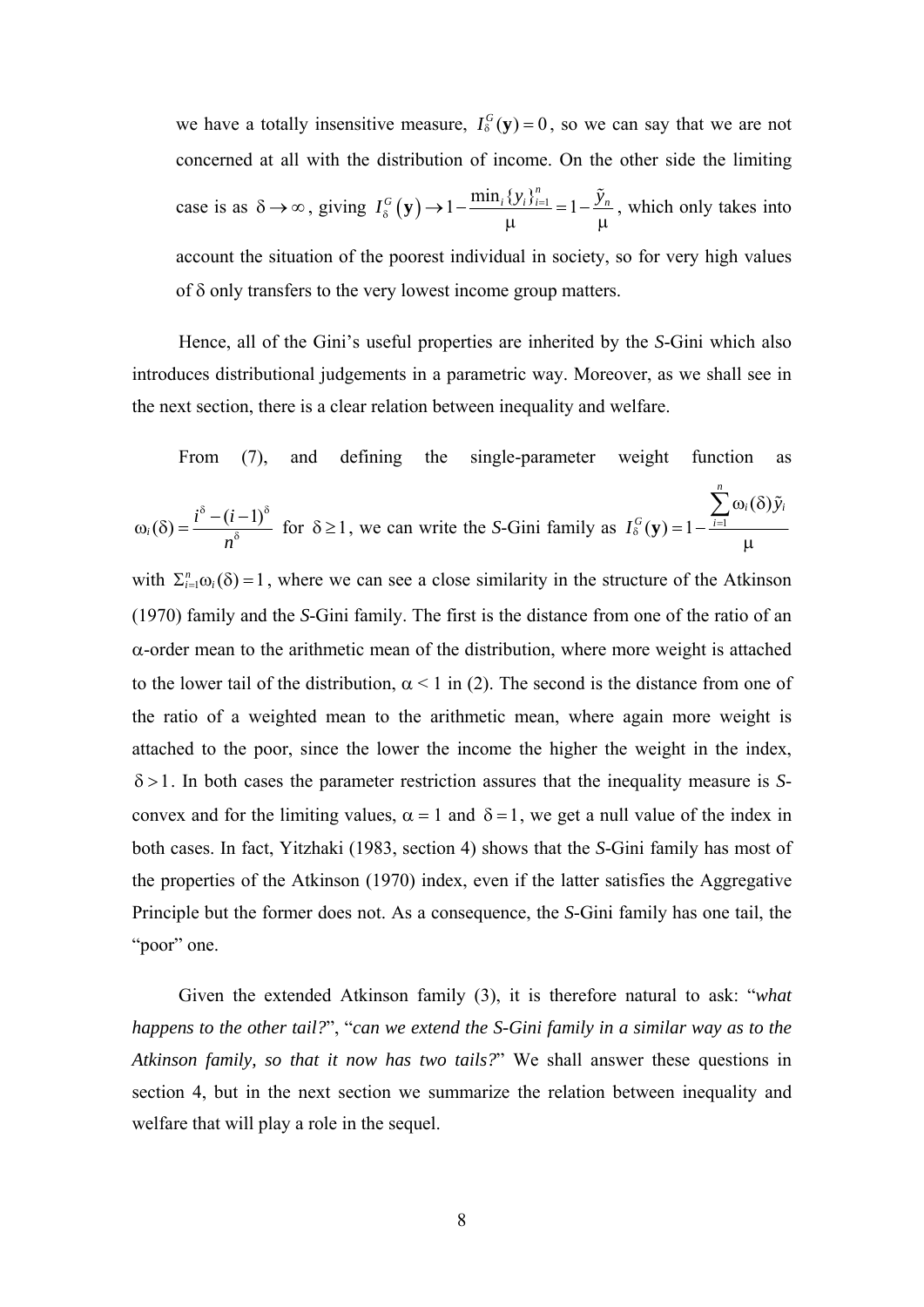#### **3. INEQUALITY AND SOCIAL EVALUATION FUNCTIONS.**

An index of inequality is called ethical if it implies, and is implied by a social evaluation function,  $W(y): D \to \mathbb{R}$ . Define the equally distributed equivalent income (*EDE*),  $\xi$ (**y**), corresponding to a given income distribution  $y \in \mathbb{R}_{++}^n$ , (simply  $\xi$  if there is no room for confusion) as the income level that if equally distributed among the population would generate the same value of the *W* function, so society would be indifferent between the actual **y** or ξ.**1**, where **1** is an *n*-dimensional vector of ones. Hence the value of  $\xi$  is implicitly defined by

$$
W(\xi,1) = W(\mathbf{y})\tag{9}
$$

Assuming that *W* is increasing along the ray of equality, then ξ can be solved from (10) and constitutes a particular numerical representation of *W*.

Under a minimum set of assumptions on the social evaluation function,  $W(\mathbf{v})$ being continuous, symmetric, *S*-concave and homothetic function, there is a one-to-one relationship between *W*(**y**) and a relative inequality index (Blackorby and Donaldson 1978). Following the Atkinson (1970), Kolm (1969), and Sen (1973) approach every relative inequality index,  $I(\mathbf{v})$ , may be associated to a representation of a social evaluation function,  $W(y)$ :  $D \to \mathbb{R}$ , according to the following expression:

$$
I(\mathbf{y}) = 1 - \frac{\xi}{\mu} \tag{10}
$$

Comparison with the formula (4) for the Gini index shows that for this index the *EDE* is given by

$$
\xi^{G}(\mathbf{y}) = \frac{\sum_{i=1}^{n} (2i-1)\tilde{y}_{i}}{n^{2}} = \frac{\sum_{i=1}^{n} (2i-1)\tilde{y}_{i}}{\sum_{i=1}^{n} (2i-1)}
$$
(11)

More generally, the single-series Gini family of relative inequality indices, as given by equation (7), implicitly define a class of social evaluation functions which are ordinally equivalent to the following particular numerical representation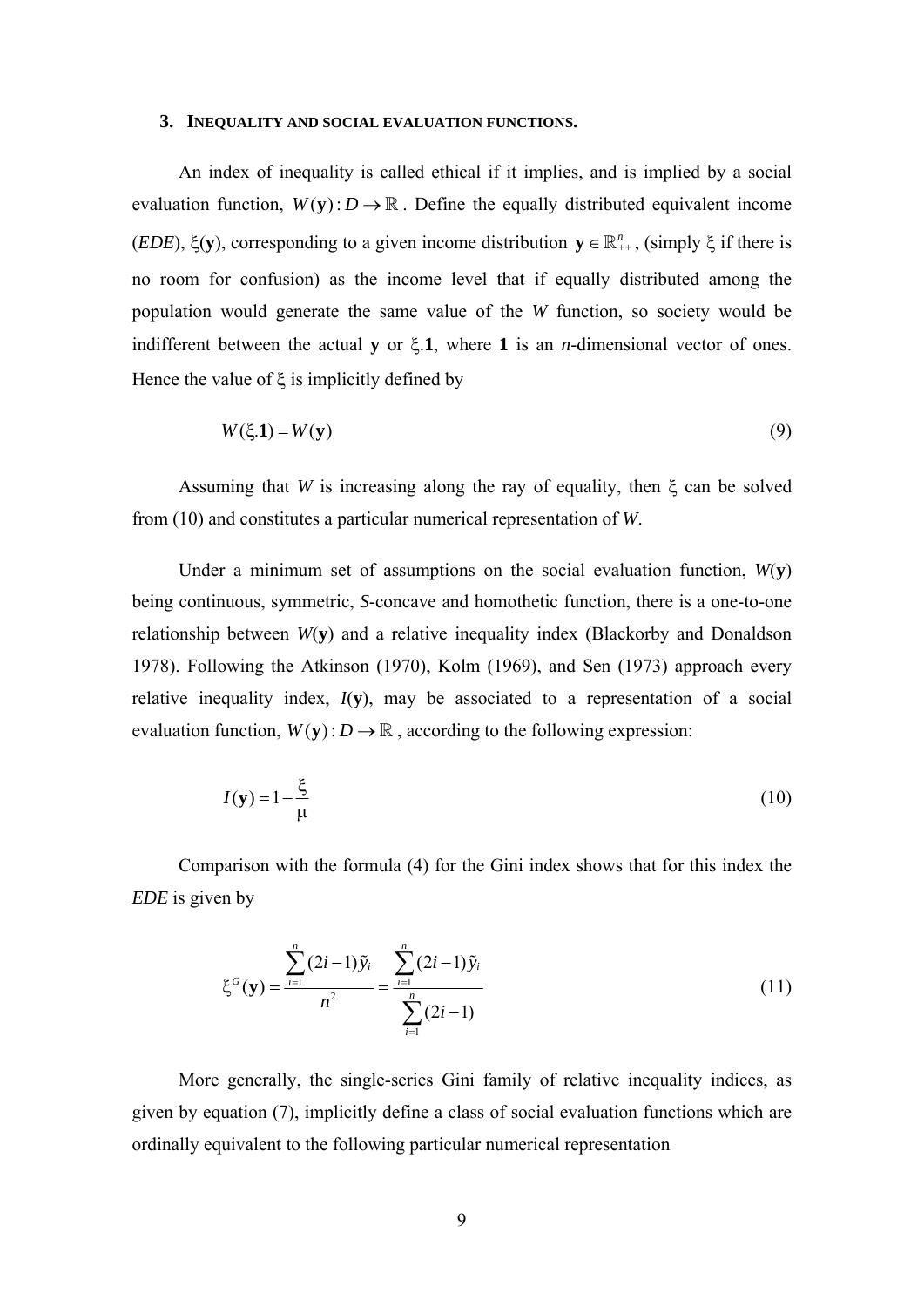$$
\xi^{SSG}(\mathbf{y}) = \frac{\sum_{i=1}^{n} a_i \tilde{y}_i}{\sum_{i=1}^{n} a_i}
$$
 (12)

Which for the single-parameter Gini family specializes to

$$
\xi_{\delta}^{G}(\mathbf{y}) = \frac{\sum_{i=1}^{n} \left[i^{\delta} - (i-1)^{\delta}\right] \tilde{y}_{i}}{n^{\delta}} \qquad \delta > 1 \qquad (13)
$$

associated to a representation of a social evaluation function,  $W(y)$  :  $D \to \mathbb{R}$ , according It is worth noting that any member of this class can be written as a linear function of incomes with the weights being a non-decreasing sequence of numbers. One argument in favour of this class is that their members are also translatable functions (invariant under translation), and so they can be used to derive absolute ethical inequality indices, *A*(**y**). Following the approaches by Kolm (1976a, 1976b), and Blackorby and Donaldson (1980), every absolute inequality index, *A*(**y**), may be to the following expression:

$$
A(\mathbf{y}) = \mu - \xi \tag{14}
$$

which is simply the difference between per capita income, μ, and the equally distributed equivalent income, ξ.

A nice feature of the Gini index, which is also satisfied by the single-series and single-parameter Gini families, is that:

*G*.10 The relative and absolute indices imply and are implied by the same class of ordinally-equivalent social-evaluation functions, as shown by (11), (12) and (13).

## **4. THE EXTENDED SINGLE-PARAMETER** *S***-GINI FAMILY.**

The motivations for extending the *S*-Gini family were set up at the end of section 2 as a natural counterpart to the extended Atkinson (1970) family, and given the similarities between the Atkinson (1970) and the *S*-Gini families. It is, however, useful to look at a particular numerical example.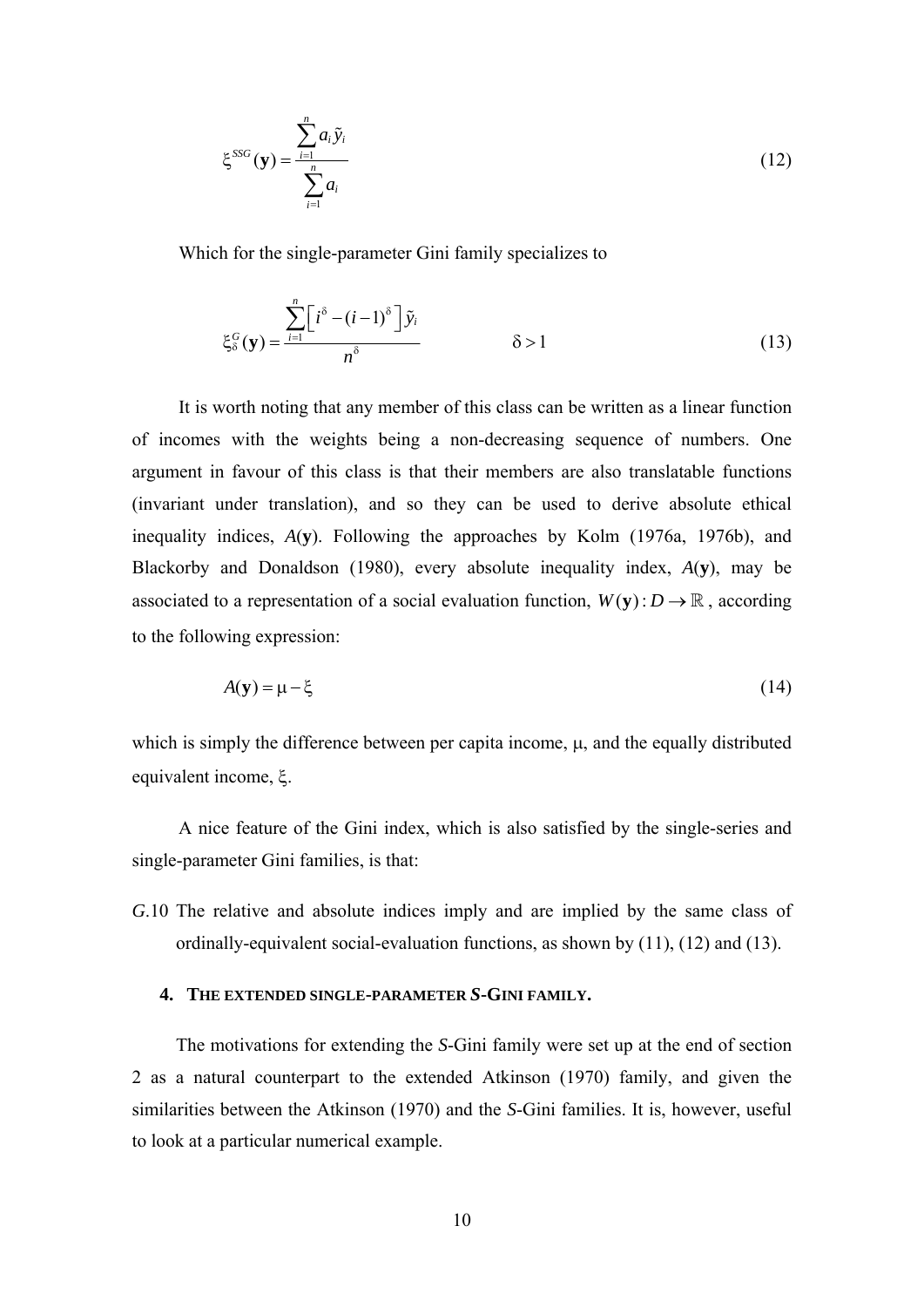As was stressed at the beginning of the paper, the indices of the *S*-Gini family are more sensitive to transfers among the poorer than among the richer. As a consequence, they focus on the part of the distribution corresponding to the worst-off. The following example tries to direct attention towards the implications of using only measures attaching more weight to the lowest incomes, without taking into account the injustice of extremely high incomes. Consider the income distribution  $y = (1, 3, 5, 11, 30)$ . Assume that four additional units of income have to be distributed among the individuals of the society, and assume that we increase the lowest income by one and the highest income by three, so that the new distribution is  $y' = (2, 3, 5, 11, 33)$ . Although increasing the lowest income reduces inequality, and increasing the highest income increases inequality, the magnitude of these two effects together is not at all clear.<sup>[2](#page-12-0)</sup> Perhaps not everybody would agree that this sharing of the extra income has been undertaken in a way that reduces inequality. Nevertheless, this is the conclusion derived by using all the members of the *S*-Gini family. It is true that the income of the poorest person has increased, and according to these inequality measures inequality should, *ceteris paribus*, decrease. But this is not the end of the story. These measures fail to capture some inequality perceptions sensitive to the fact that more income is given to the richest person than to the poorest. In fact the reduction in inequality is greater the higher the value of the parameter  $\delta$ , because increasing  $\delta$  attaches more weight to poorest and less to the richest. Therefore, it might be worth extending such a family in order to have inequality measures that complete the information about the inequality comparisons.

In the case of the Atkinson family the extension was achieved by looking at an ordinally equivalent transformation to the corresponding tail of the GE family (Lasso de la Vega and Urrutia 2008), so for the other values of the parameter defining the extended Atkinson family,  $\alpha > 1$ , the corresponding inequality measures are again *S*convex. In practice this is done by inverting the complement to one in the index, as (3) demonstrates.

This trick will also work in extending the *S*-Gini family to values of the parameter less than one in the sense that the corresponding inequality measures are again *S*convex. However, inversion will destroy linearity of the new indices and therefore will

<span id="page-12-0"></span><sup>&</sup>lt;sup>2</sup> Lambert and Lanza (2006) discuss this issue in more depth.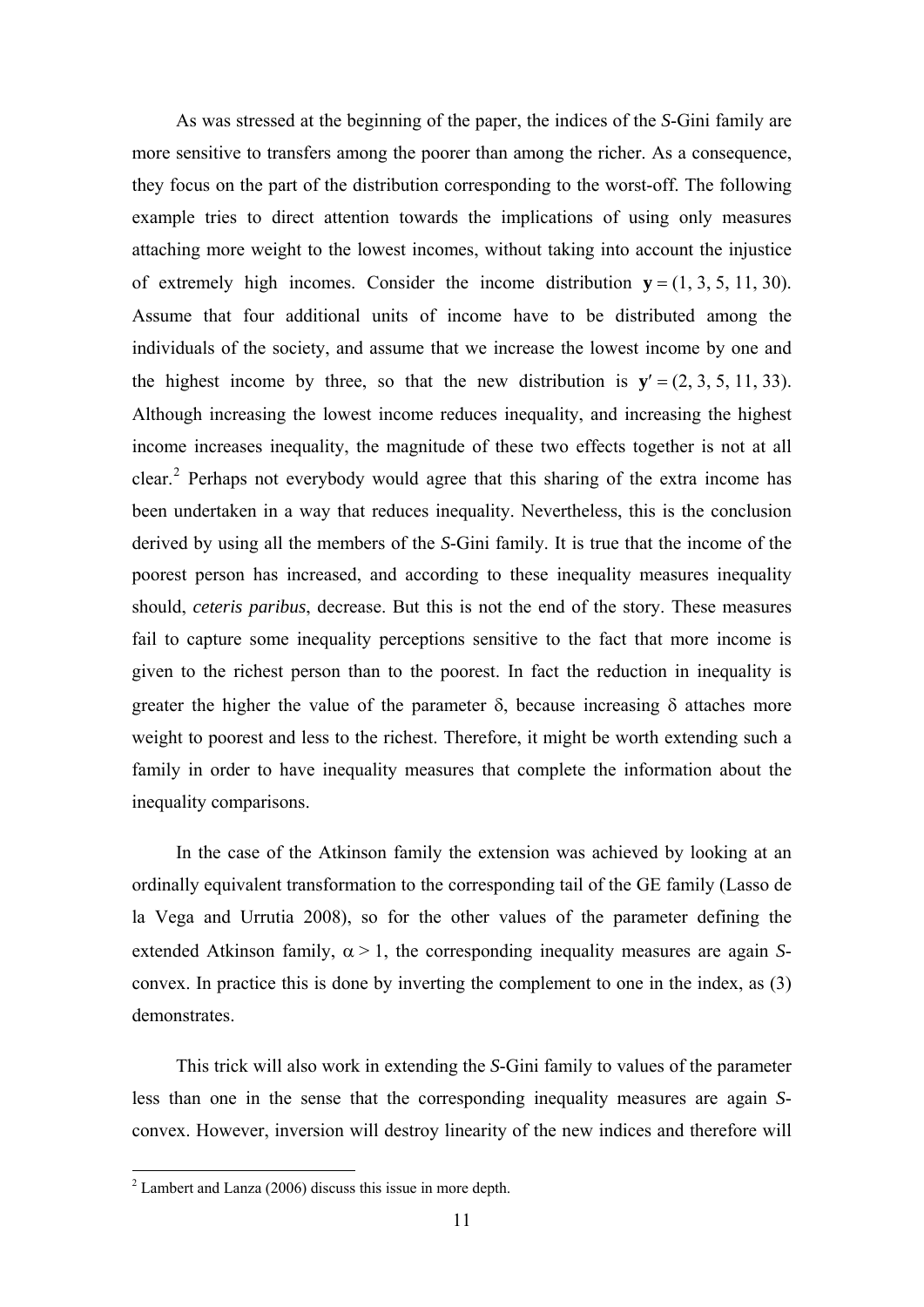not preserve the nice properties of the *S*-Gini family we want to keep for the new tail. As a consequence we extend the *S*-Gini family for  $0 < \delta < 1$  simply as  $-I_{\delta}^{G}(v)$ .

The extension we propose is the following:

$$
I_{\delta}^{EG}(\mathbf{y}) = \begin{cases} \frac{\sum_{i=1}^{n} \left[i^{\delta} - (i-1)^{\delta}\right] \tilde{y}_{i}}{|\mathbf{u}|^{\delta}} & \delta > 1\\ \frac{\sum_{i=1}^{n} \left[i^{\delta} - (i-1)^{\delta}\right] \tilde{y}_{i}}{|\mathbf{u}|^{\delta}} - 1 & 0 < \delta < 1 \end{cases}
$$
(15)

The relative *S*-Gini inequality family corresponds to the first expression, when  $\delta$  > 1, and most of the useful properties of this family are inherited by the extension proposed in this paper, that is, when  $0 < \delta < 1$ .<sup>[3](#page-13-0)</sup>

For instance, it is straightforward to prove that all the members of this family are relative and that the restriction over the parameter values guarantees that the inequality indices fulfil the Pigou-Dalton transfer principle as the following proposition shows.

**Proposition 1***: For each*  $\delta \in \mathbb{R}_{++} - \{1\}$ ,  $I_{\delta}^{EG}(\mathbf{y})$  *is an inequality measure which satisfies Symmetry, the Pigou-Dalton Transfers Principle, Normalization, Replication Invariance and the Scale Invariance Principle.* 

*Proof.* Since the *S*-Gini indices satisfy all these properties it suffices to prove that they hold for the members of this family for  $0 < \delta < 1$ . But the proof is trivial since  $-I_{\delta}^{G}(y)$ is *S*-convex for this range of parameter values, takes a value of zero when all individuals have the same income, μ, and the negation preserves the Replication and Scale Invariance Principles.

Obviously non-positive incomes can be easily accommodated to measure inequality and the covariance formula works as before. However, even if the lower bound for the indices is zero the upper bound is one only when the maximum income is lower than twice the mean income in the distribution, which is not usually the case for real distributions.

1

<span id="page-13-0"></span><sup>&</sup>lt;sup>3</sup> It is worth mentioning that the extension for  $0 < \delta < 1$  is mentioned in Lambert and Lanza (2006, footnote 11, page 274) but they neither justify nor explore the properties of these new indices.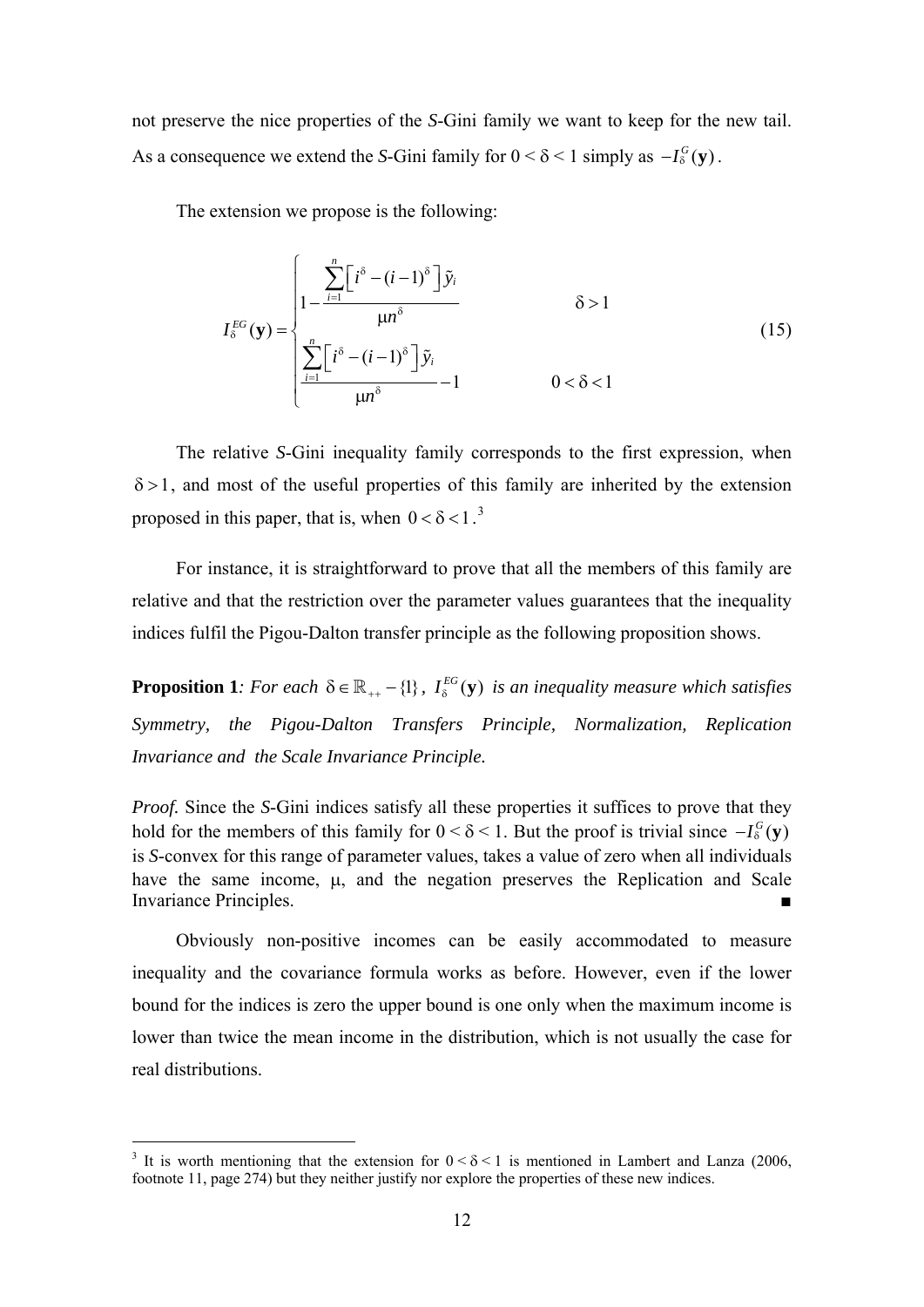The effect of a transfer between individuals depends only on the ranks of these individuals in the income distribution. As mentioned above, more significance is attached to the incomes of the poorer individuals as  $\delta$  increases from 1. In contrast, as  $\delta$ decreases from 1, more significance is attached to the incomes of the richer individuals and the indices in the new tail are more sensitive to transfers at the upper end of the distribution. In this case as  $\delta \to 0$ ,  $I_{\delta}^{G}(\mathbf{y}) \to \frac{\max_{i} \{ y_{i} \}_{i=1}^{n}}{\mu} -1 = \frac{\tilde{y}_{i}}{\mu}$  $\mathbf{y}$ )  $\rightarrow$   $\frac{\max_i \{y_i\}_{i=1}^n}{n-1}$   $-1 = \frac{\tilde{y}_1}{n-1}$ − which only considers transfers to the richest income group.

Regarding the social evaluation framework of section 3, the underlying social evaluation function of this family is ordinally equivalent to the following particular numerical representation:

$$
\xi_{\delta}^{EG}(\mathbf{y}) = \begin{cases}\n\frac{\sum_{i=1}^{n} \left[i^{\delta} - (i-1)^{\delta}\right] \tilde{y}_{i}}{n^{\delta}} & \delta > 1 \\
\frac{\sum_{i=1}^{n} \left[i^{\delta} - (i-1)^{\delta}\right] \tilde{y}_{i}}{n^{\delta}} & 0 < \delta < 1\n\end{cases}
$$
\n(16)

The class corresponding to  $\delta$  > 1 in (16) is the *S*-Gini social evaluation function. Note that any member of this class can be written as a linear function with nondecreasing positive weights. This property implies that they are monotone (nondecreasing) in individuals' incomes. Therefore, the increase in inequality which results from increasing one person's income, while holding other incomes constant, must be balanced by the increase in total income. One significant difference between the social evaluation function of the two tails is that the members of the new extension, the class corresponding to  $0 < \delta < 1$ , are not monotone. In this case, the inequality resulting from the increase in one person's income may surpass the effect of the increase in total income, so social evaluation becomes negative. As we will show later, by no means do we think that this is a drawback of the new family, since it tells us that more income is preferred only if inequality is not extremely high (in particular when  $I_0^{EG}(\mathbf{y}) > 1$  for  $0 < \delta < 1$ ). Thus, any increase in income that does not reduce inequality by a sufficiently high amount implies a reduction in the social valuation. Nevertheless, all the members in the extended *S*-Gini family are increasing along rays (homogeneous of degree one).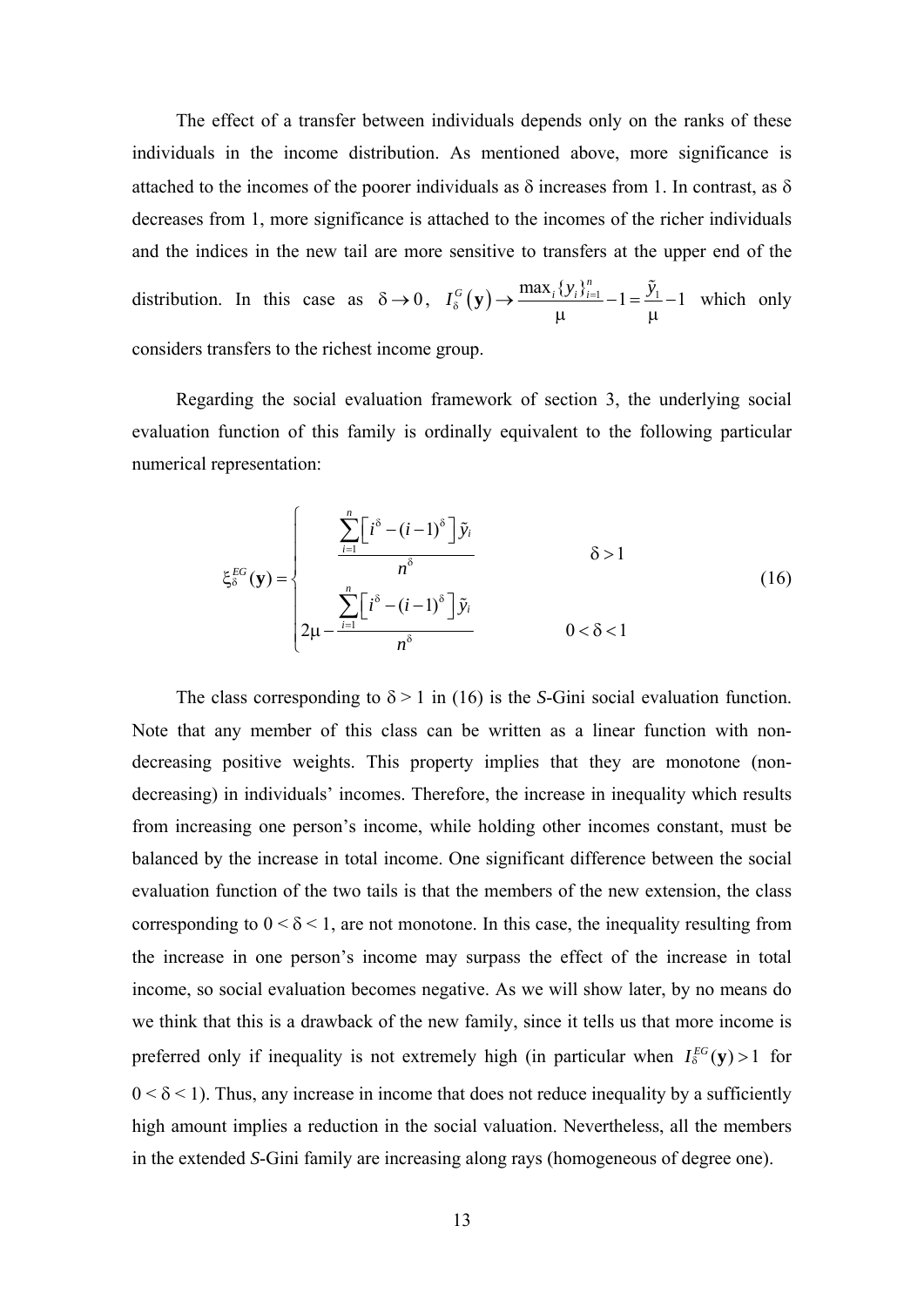Another interesting property shared by all the members of the extended *S*-Gini family of social evaluation functions (16) is that they are not only homothetic but also translatable, and consequently (as already mentioned in section 3) they may be used to derive not only relative but also absolute inequality indices. Hence, using (14) the family of absolute indices for the extended *S*-Gini family is given by

$$
A_{\delta}^{EG}(\mathbf{y}) = \begin{cases} \sum_{i=1}^{n} \left[i^{\delta} - (i-1)^{\delta}\right] \tilde{y}_{i} & \delta > 1\\ \sum_{i=1}^{n} \left[i^{\delta} - (i-1)^{\delta}\right] \tilde{y}_{i} & \delta > 1\\ \frac{\sum_{i=1}^{n} \left[i^{\delta} - (i-1)^{\delta}\right] \tilde{y}_{i}}{n^{\delta}} - \mu & 0 < \delta < 1 \end{cases}
$$
(15')

Therefore, the relative and absolute *S*-Gini indices of the new tail, the second expression of (15) and (15′), imply and are implied by the same class of ordinally equivalent social welfare functions, the second expression of (16).

 $A_8^{EG}(\lambda y) = \lambda A_8^{EG}(y)$ , for  $\lambda > 0$ , and consequently the inequality ranking of two given In addition, another interesting feature of the absolute *S*-Gini family defined in (15′) is that they all fulfil the unit-consistency axiom proposed by Zheng (2005, 2007). This appealing principle requires that the inequality rankings, rather than the inequality levels, not be affected by the units in which incomes are measured. Obviously any relative index is unit-consistent but not many absolute indices satisfy this axiom. To verify that unit-consistency is satisfied by the members of (15′) it is enough to note that distributions (as measured by any of these absolute indices) does not change when the units in which income is measured vary.

Up to now we have only shown that most of the properties of the *S*-Gini family are also fulfilled by this extended family. It is therefore natural to ask: "*what is actually the contribution of the new tail?*" As we have just mentioned, our aim is to propose measures that are able to capture that perhaps not everybody agrees with the fact that giving much more additional income to the richest person than to the poorest one is always good for society. Going back to our example at the beginning of this section, Figure 1 displays the extended *S*-Gini indices for a range of values of the parameter δ for the two distributions **y** and **y**′.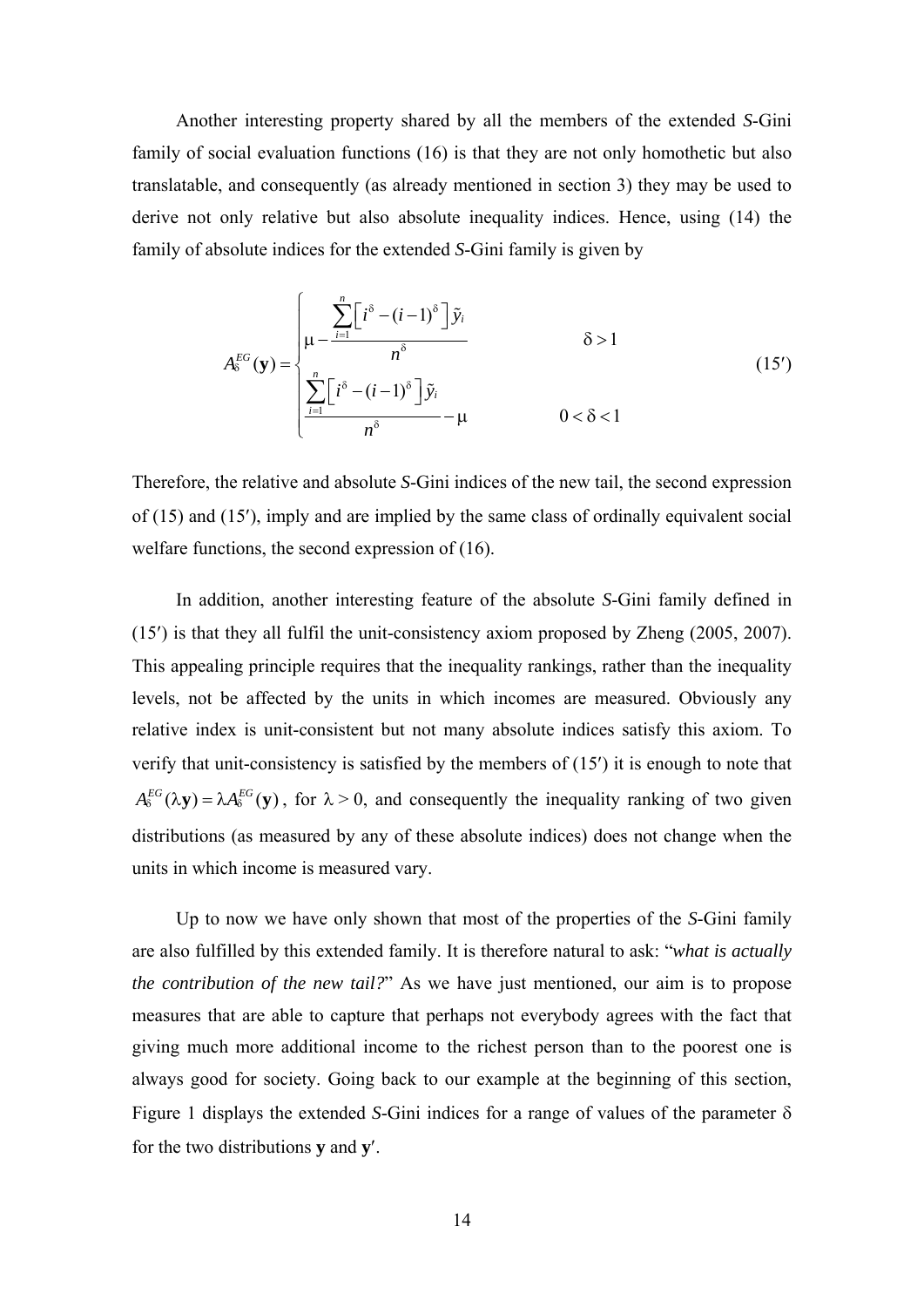

As is shown in Figure 1, all the relative *S*-Gini indices (the right hand side of the graph) establish that inequality decreases in going from **y** to **y**′, but regarding the members of the new tail in the extended family (the left hand side of the graph), inequality rises in going from **y** to **y**′. It is clear that in this case, the *S*-Gini family alone does not enable us to order these two distributions according to all inequality perceptions and that the information provided by this extended family can be completed using the other tail - hence the extended *S*-Gini family.

The mirror image of Figure 1 is the social evaluation function (16), as depicted in Figure 2. For all members of the *S*-Gini family, which are positively linear in incomes, social valuation is bound to increase. However, for most of the members of the new tail in the extended family, in particular for  $\delta$  < 0.43, the result is just the opposite and in this case we conclude that social valuation has decreased. It is clear that in this case the information provided by the *S*-Gini family can be completed using the new tail.

In this sense the extended *S*-Gini family (15), which contains specific measures sensitive to both high and low incomes, may be of great interest if we are really concerned about poor people.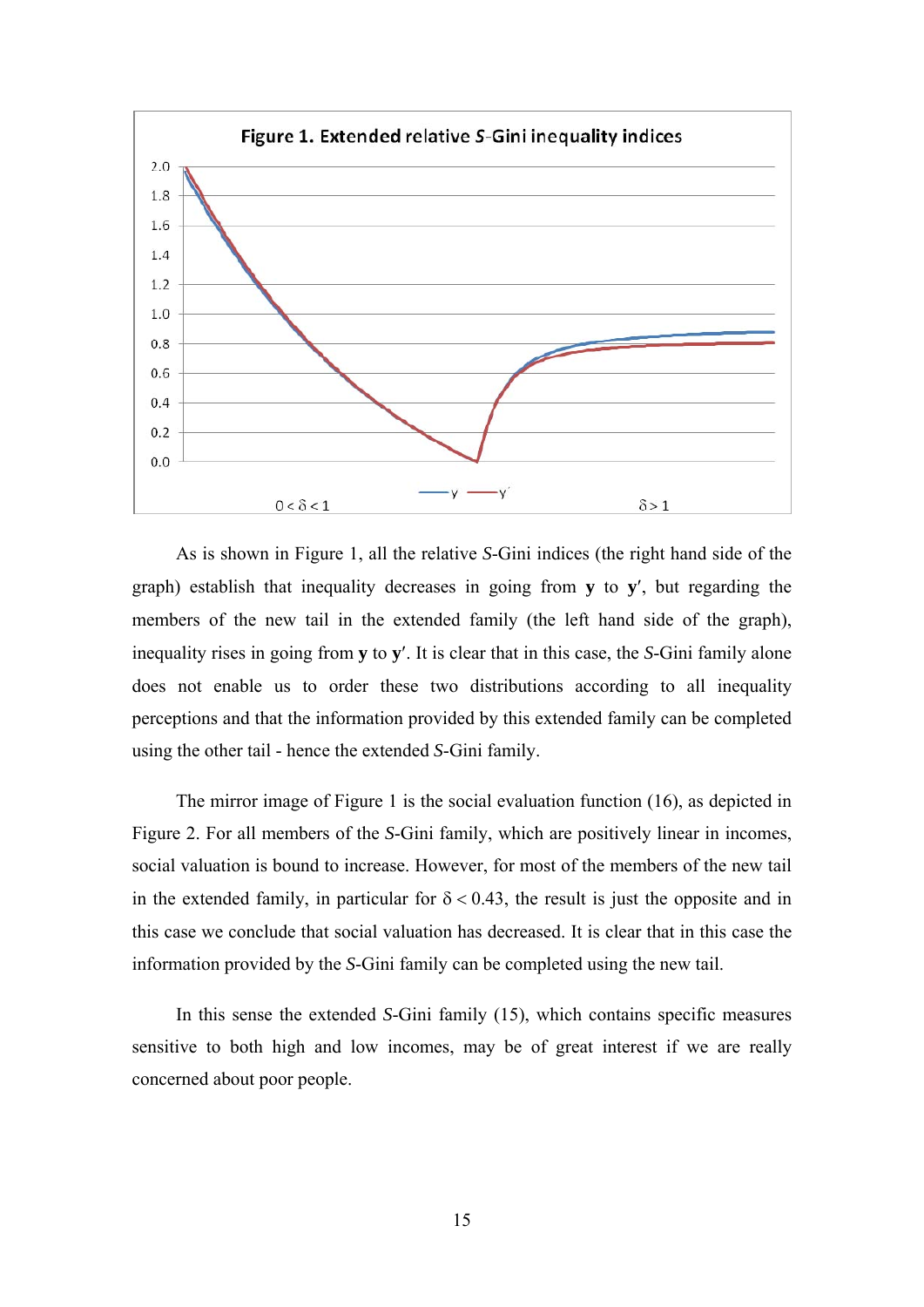

#### **5. CONCLUDING REMARKS.**

In this paper we have proposed an extended version of the *S*-Gini family (Donaldson and Weymark 1980, Weymark 1981) which preserve most of its properties and allow consideration of more inequality perceptions. The *S*-Gini family, a generalization of the well known Gini index, introduces the inequality aversion in a parametric way as a method to capture the views of an ethical observer (Donaldson and Weymark 1980, 1983; Yitzhaki 1983). However, as is usual in the literature, this generalization is unable to capture the whole spectrum of attitudes sensitive to what happens with high incomes, especially when we have to compare growing economies. To some extent the paper illustrates that these incomes are also important if we are committed to improving the situation of the worst-off.

Following this kind of reasoning, the paper extends the *S*-Gini family in a similar way to how the Atkinson family was previously extended (Lasso de la Vega and Urrutia 2008). The aim is to provide a whole picture of what is really happening (maybe by graphical means), since the δ-parameter is a measure of the degree of relative sensitivity to transfers at different rank orders of individuals in society.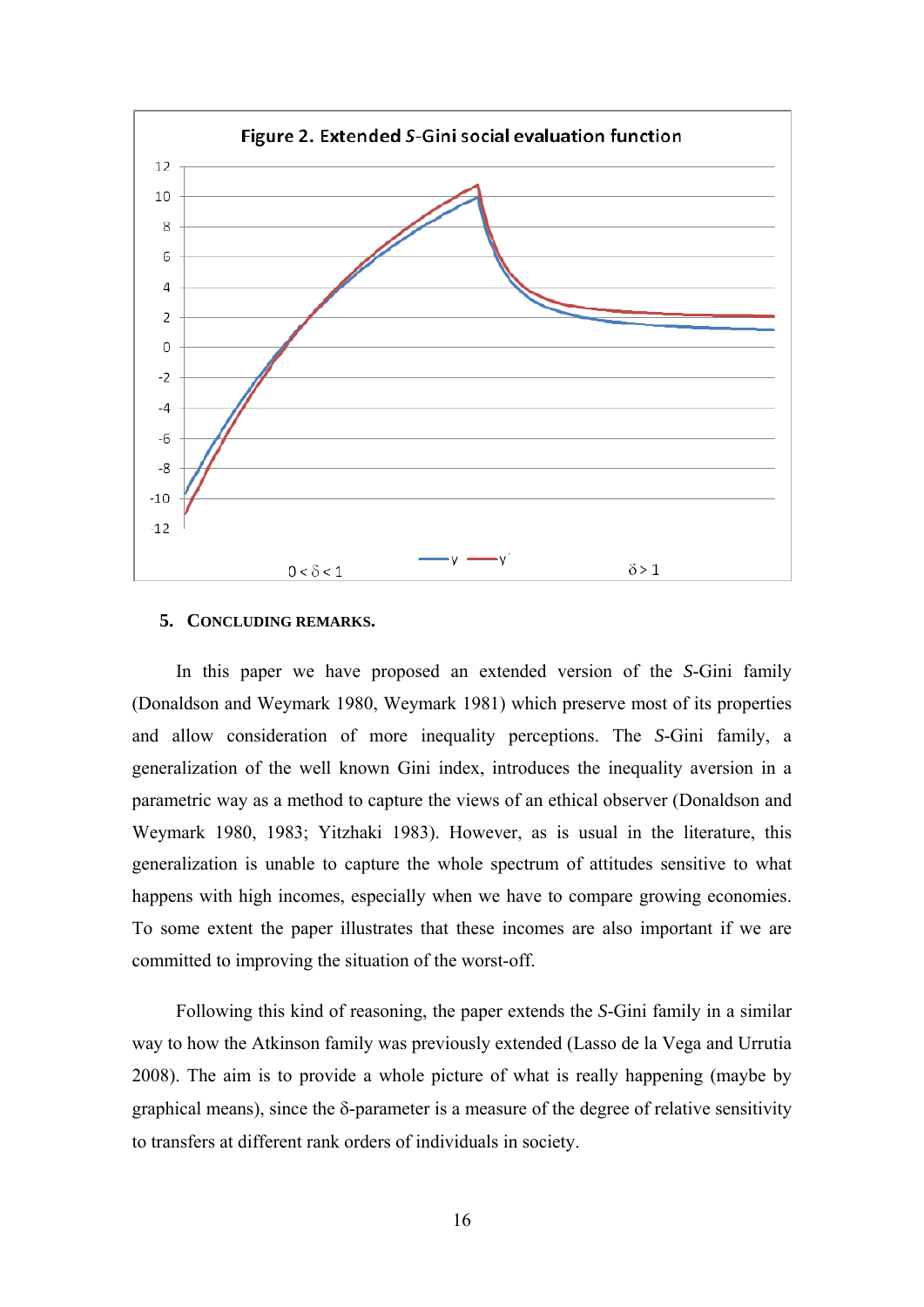# **References**

- 1. **Araar, A. and J.-Y. Duclos (2003)** "An Atkinson-Gini family of social evaluation functions", *Economics Bulletin*, 3, 19, 1-16.
- 2. **Atkinson, A. B. (1970)** "On the measurement of inequality", *Journal of Economic Theory*, 2, 3, (September), 244-263.
- 3. **Blackorby, C. and D. Donaldson (1978)** "Measures of relative equality and their meaning in terms of social welfare", *Journal of Economic Theory*, 18, 1, (June), 59- 80.
- 4. **Blackorby, C. and D. Donaldson (1980)** "A theoretical treatment of indices of absolute inequality", *International Economic Review*, 21, 1, (February), 107-136.
- 5. **Bossert, W. (1990)** "An Axiomatization of the Single-Series Ginis", *Journal of Economic Theory*, 50, 1, (February), 83-92.
- 6. **Cowell, F. A. and K. Kuga (1981a)** "Inequality measurement: An axiomatic approach", *European Economic Review*, 15, 287-305.
- 7. **Cowell, F. A. and K. Kuga (1981b)** "Additivity and the entropy concept: An axiomatic approach to inequality measurement", *Journal of Economic Theory*, 25, 1, (August), 131-143.
- 8. **Donaldson D. and J. Weymark (1980)** "A single-Parameter Generalization of the Gini Indices of Inequality", *Journal of Economic Theory*, 22, 1, (February), 67-86.
- 9. **Donaldson D. and J. Weymark (1983)** "Ethically flexible Gini indices for income distributions in the continuum", *Journal of Economic Theory*, 29, 2, (April), 353- 358.
- 10. **Dorfman, R. (1979)** "A formula for the Gini coefficient", *The Review of Economics and Statistics*, 61, 1, (February), 146-149.
- 11. **Ebert, U. (1988)** "Measurement of inequality: An attempt at unification and generalization", *Social Choice and Welfare*, 5, 2-3, (June), 147-169.
- 12. **Fei, J. C. H.; G. Ranis and S. W. Y. Kuo (1978)** "Growth and the family distribution of income by factor components", *Quarterly Journal of Economics*, 92, 17-53
- 13. **Gastwirth, J. L. (1972)** "The Estimation of the Lorenz Curve and Gini Index", *The Review of Economics and Statistics*, 54, 3, (August), 306-316.
- 14. **Gini, C. (1912)** "Variabilità e mutabilità, contributo allo studio delle distribuzioni e relazioni statistiche", *Studi Economico-Giuridici dell' Universiti di Cagliari* 3, part 2, 1-158.
- 15. **Goerlich, F. J.; C. Lasso de la Vega and M. Urrutia (2009)** "The Extended Atkinson family and changes in the expenditure distribution. –Spain 1973/74 – 2003-", *Journal of Income Distribution*, *forthcoming*.
- 16. **Kolm, S. Ch. (1969)** "The optimal production of social justice", in J. Margolis and H. Guitton (Eds.) *Public Economics*, MacMillan, London, 145-200.
- 17. **Kolm, S. Ch. (1976a)** "Unequal inequalities, I", *Journal of Economic Theory*, 12, (June), 416-442.